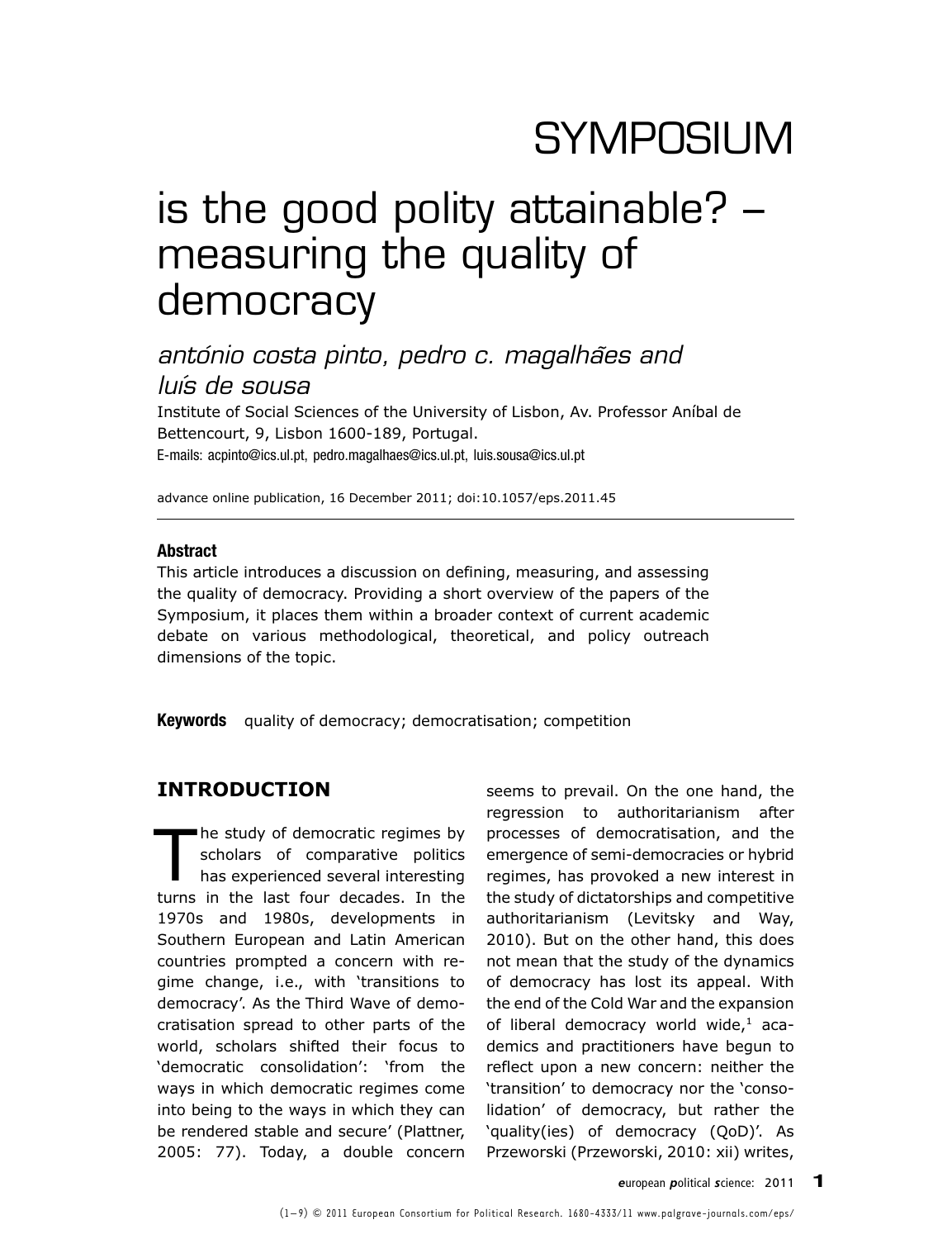'having followed liberalization, transition and consolidation, we have discovered that there is something still to improve: democracy'.

Considerable methodological developments have been made in this new field of democracy studies. Various types of measurements and assessments have been developed and applied to democracies displaying different degrees of consolidation (O'Donnell et al, 2004). Most QoD measurements/assessments are moved, however, by one common goal: to learn what makes a democracy 'better' or 'worse' and to provide decision-makers and other agents of reform insights on how it can be improved and strengthened (Diamond and Morlino, 2005; Morlino, 2006). The symposium we introduce aims at discussing the current efforts in defining, measuring, and assessing QoD, reflecting on the various methodological, theoretical, and policy outreach dimensions of QoD.

### UNTANGLING THE **CONCEPTS**

Any QoD measurement needs to start with a definition of the two terms that make this complex and multidimensional concept: democracy and quality. Democracy is by no means a consensual concept. But perhaps the most prominent and used definition is the one by Dahl (1989: 221) who, in his famous work Democracy and its Critics, sets out seven principles of his ideal type democracy, which he terms 'polyarchy':

- 1. The existence of constitutionally bound elected officials who control government decisions about policy;
- 2. The regular practice of free and fair elections as a mechanism to oppose and vote out the highest officials in government conducted in a way in which the use of coercion is comparatively uncommon;

# 'Democracy is by no means a consensual concept'.

- 3. This suffrage must be universal and inclusive: practically all adults have the right to vote (active electoral capacity) and $\dots$
- 4. To stand for elective office (passive electoral capacity), though for some elective offices, such as presidential ones, we may have higher age limits for eligibility than we may have for the capacity to vote;
- 5. The existence of freedoms and guarantees, that enable citizens to express themselves without fear of reprisals or severe punishments on their political ideas and positioning, including their criticism of officials, the government, the regime, the socioeconomic order, and the prevailing ideology;
- 6. Citizens must also have the right to seek alternative sources of information that must be regulated and protected by law;
- 7. And they have equally the right to form relatively autonomous associations, including independent political parties and interest groups, to achieve their various rights, including those listed above.

The definition has been enriched by other contributions (Schmitter and Karl, 1991; Morlino, 2006; O'Donnell, 2010; Przeworski, 2010), but its essence has remained unaltered: Dahl's polyarchy offers a procedural conceptualisation of democracy. And yet, it may be argued that, as a system of government, democracy is not characterised solely by a set of basic rules and procedures establishing who is entitled to take collective decisions under what processes. It is also an historically built set of fundamental values and a complex mixture of institutions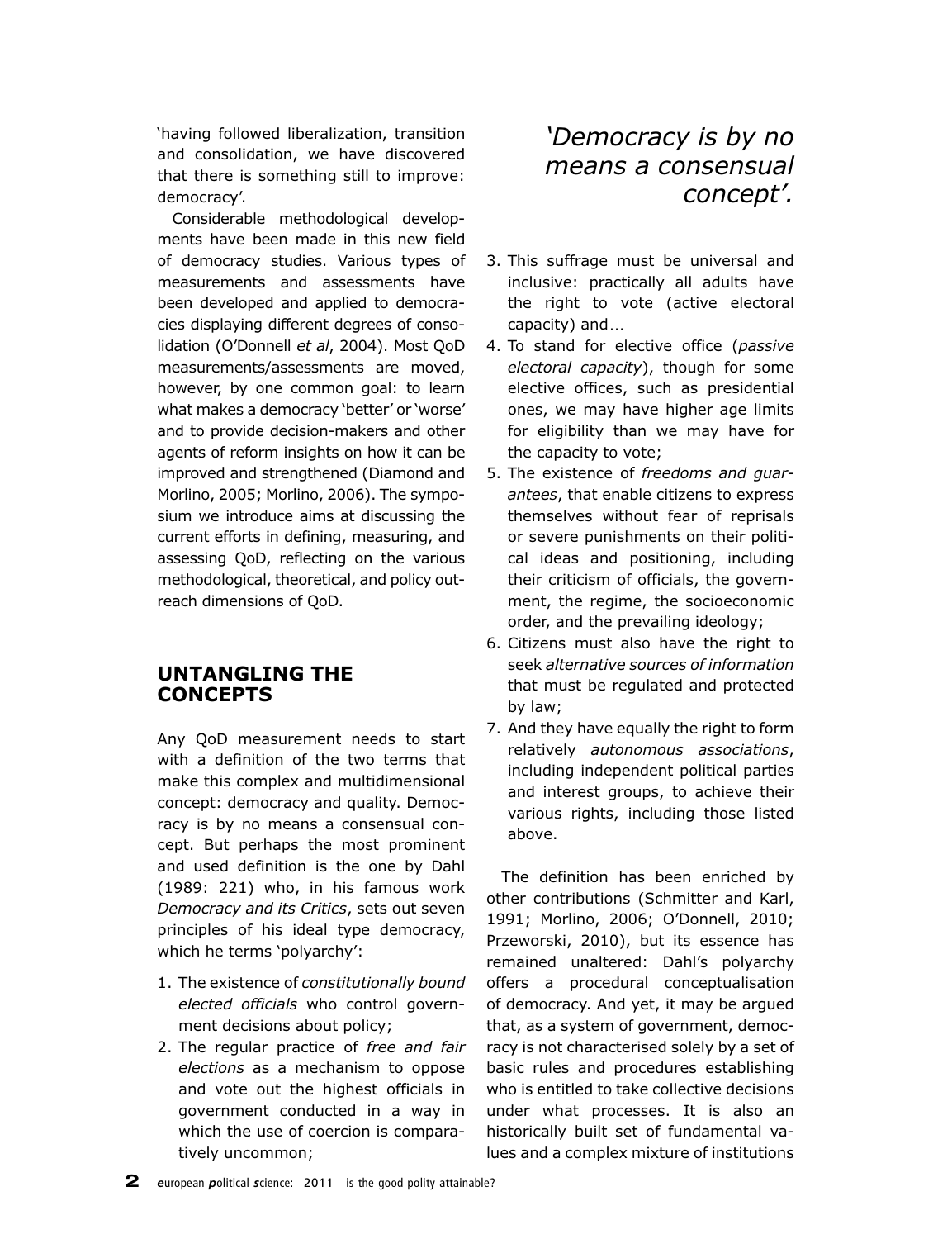that have put those principles into practice with greater and lesser success (Bobbio, 1988; Beetham, 1994; Mény, 1999). In this sense, we could argue that Dahl's polyarchy is not the arrival but the departure point. As Coppedge (2004: 240) put it, polyarchy is 'a minimal acceptable degree of democracy'.

How do we move from 'democracy' to 'quality of democracy'? By 'quality' Larry Diamond and Leonardo Morlino (2005: xi) suggest three meanings with different implications to its measurement: procedure quality, in which the quality of a product 'is the result of an exact, controlled process carried out according to precise, recurring methods and timing'; content quality, i.e., quality that results from 'the structural characteristics of a product, such as its design, materials, or functioning'; and result quality, the quality of a product or service 'directly indicated by the degree of customer satisfaction with it, regardless of how it is produced or its actual content'.

Following on these definitions, the authors conceptualise 'quality democracy' as a regime whereby citizens are granted

a high degree of freedom, political equality, and popular control over public policies and policy makers through the legitimate and lawful functioning of stable institutions. In this line, a 'good' democracy is primarily a broadly legitimated regime that satisfies citizens' expectations of governance (quality in terms of result). A 'good democracy' is also one in which its citizens, associations, and communities enjoy extensive liberty and political equality (quality in terms of content). Finally, a 'good' democracy is also a regime in which citizens have the sovereign power to evaluate whether the government provides liberty and equality according to the rule of law. Citizens, their organisations and parties participate and

 $'$ , there is room for inconsistencies and tradeoffs between the various dimensions of QoD'.

compete to hold elected officials accountable for their policies and actions. They monitor the efficiency and fairness of the application of the laws, the efficacy of government decision, and the political responsibility and responsiveness of elected officials. Government institutions also hold one another accountable before the law and the constitution (quality in terms of procedure) (Diamond and Morlino, 2005: xi).

However, this definition of QoD raises three misconceptions. First, there is a general presumption that the various dimensions of democratic governance – procedural, normative or result based – should perform in a harmonious way. The belief that somehow these different dimensions would converge and evolve towards an ideal type polity remains a utopia. Historical evidence teaches us that no democracy can be equated to such an ideal type polity. Comparative analysis demonstrates that there is room for inconsistencies and tradeoffs between the various dimensions of QoD. As Diamond and Morlino (2005: xxxii–xxxiii) put it, 'To be sure, all good things do not go together smoothly. [...] A high-quality democracy thus is not indefinitely high in every democratic quality'. Democracy is a sufficiently elastic concept and political reality to deal and live with these inconsistencies, products of unfinished modernisation processes. As Mény (1999: 115) puts it succinctly: 'What we traditionally and readily call "democracy" is a system that closely blends democratic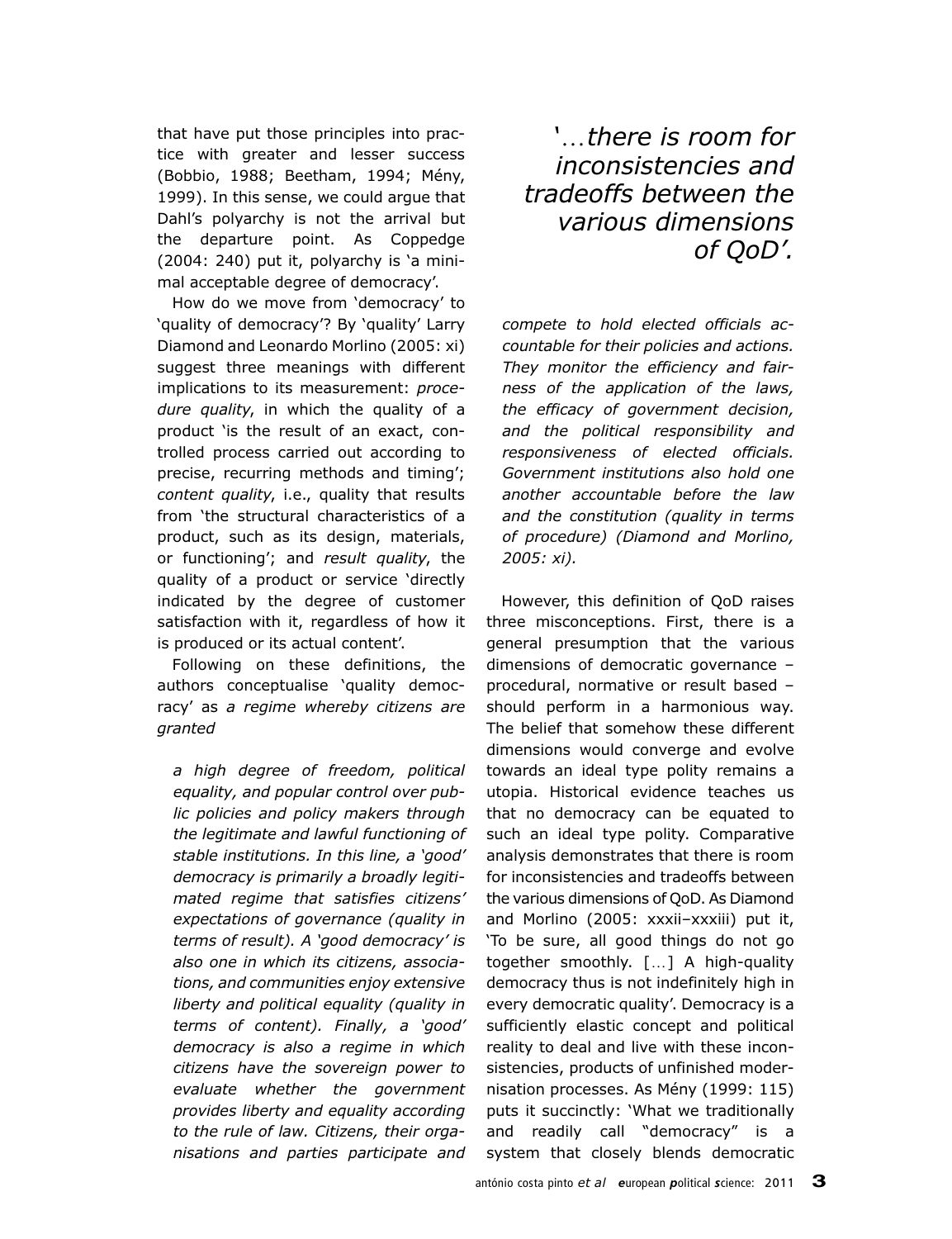and non-democratic elements in combinations that vary in time and space, subject continually to an examination of their legitimacy before the elites in particular and the people in general'.

Second, there is a widespread belief that people have a common understanding of these standards in a given society and across countries. However, when assessing QoD, one should bear in mind that cognitive levels about the structure and process of democracy are substantially different across different social groupings, in particular between those who hold office and those upon who authority is exercised. Citizens organise their knowledge about democracy through abstract mental frames, fed by a variety of sources (in the forefront the media, but also social groups of all kinds, books, internet and so on), with different degrees of sophistication and consistency. These mental frames represent their understanding of the way democracy is organised and operates. In other words, people resort to schemata to organise current knowledge and provide a framework for the understanding of the future of democracy.

By contrast, the perceptions of politicians are more endogenous to the political system and for that reason tend to express a more elaborate and informed vision of its modus operandi. This contrast in cognitive levels is fundamental to the understanding of support for, and legitimacy, of democracy. It is important to distinguish between perceptions on the performance of democratic rule held by an actor with direct (even if loose) responsibilities for its functioning from those held by citizens at large, who are largely kept at bay from politics and are only asked to interact with it during elections (and only exceptionally via referenda or other forms of institutionalised participation).

Similarly, variations across societies and cultures regarding the meanings

# '...scholarly definitions of "quality of democracy" do not always reflect people's expectations'.

and understandings of democracy are also likely to be considerable. Interestingly, in line with what we have been arguing so far, it seems that, when prompted to define democracy, pluralities of citizens across very different countries seem to focus on freedom and civil liberties. In other words, 'people seem to understand that electoral and constitutional democracy is not sufficient. To most people, the real meaning of democracy is in what it produces' (Dalton et al, 2007: 147). However, it is also the case that, in some countries, definitions of democracy based on 'social equality and justice' compete in prominence with others (Dalton et al, 2007: 147; see also Camp, 2001). Different cultural traits and patterns of institutional and/or socioeconomic development help to explain variations in citizens' perceptions, acquiescence and appropriation of democratic standards. People who have experienced deliberative democracy longer may associate a different value to participation than those who are only called to cast their vote every 4 years. People who have lived until recently under authoritarianism are likely to give a higher value to transparency, whereas those who live under stringent economic conditions may believe transparency and responsibility are secondary to efficiency. And so on.

The notion that different individuals, different groups and different mass publics hold different beliefs about the meaning of democracy raises a third and final issue: scholarly definitions of 'QoD' do not always reflect people's expectations. There is a rather difficult balance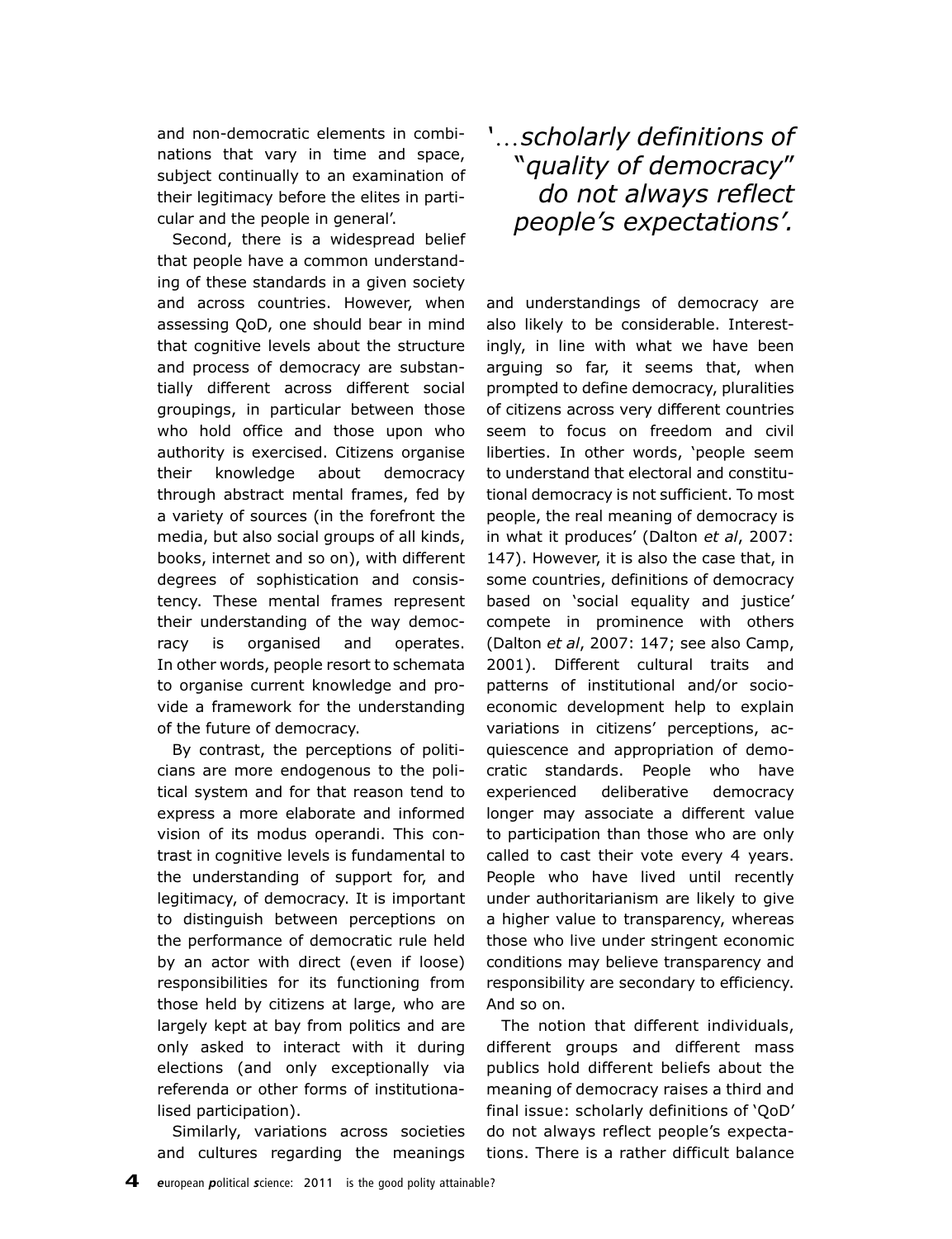to strike here in this respect. On the one hand, this raises a problem for QoD measurements that do not take public opinion indicators on board. It is not surprising that a given democracy may score high in the various QoD dimensions as 'objectively' measured, but that its citizens may still feel dissatisfied with their regime's performance. Even if we try to explain such discrepancy as a result of the citizens' low cognitive capacity to understand policies/politics, their vulnerability to media sensationalism, the diversity of interests and concerns (and their variable aggregation) in society and the inherent tendency of citizens to always be unsatisfied with what they get, this does not stop them from judging the quality of their own democracy when confronting its modus operandi with the mechanisms and performances of other regimes. As Plattner (2005: 78, 81) alerts us, the selection of standards/indicators for the purposes of measuring or auditing QoD is often biased, because it imposes the particular political preferences of scholars 'as objective standards of quality' upon native citizens from those regimes under scrutiny. Citizens may display partial, distorted and less sophisticated notions of democracy, but every single individual has a vision of the regime or society they would like to live in, which may be less 'democratic' or expressing a different sort of democracy than the one scholars would have expected. More than being a disputed concept, democracy is a process in constant redefinition. Hence the need to establish valid, meaningful, and reliable ways to measure and assess democratic progress is quintessential to both decision-makers and citizens at large to evaluate in which direction their democracy is evolving (Diamond and Morlino, 2005).

On the other hand, we should be wary of overstretching concepts or to relativise them too much, leaving to citizens

# 'More than being a disputed concept, democracy is a process in constant redefinition'.

who, in some cases, may not even have experienced the functioning of a procedurally democratic regime, the task of defining what researchers want to measure, lest we run the risk of loosing comparability and, worse than that, loosing track of what we were trying to measure in the first place. Instead, as Coppedge (2004: 241) suggests, researchers are responsible for converting citizens' interests and visions of democracy into analytical, useful socioscientific concepts 'by deciding which of these concepts can be naturally articulated in a coherent theoretical framework'.

### THE QUEST FOR QoD METRICS

Notwithstanding these conceptual difficulties, there has been an increased interest in QoD assessments from a variety of actors (decision-makers, democracy promoters, academics and so on). There are various epistemological and praxeological objectives associated with QoD measurements, but these can be grouped into three major goals: an informative goal, as citizens and decisionmakers want to know how strong their democracy is; a comparative goal, as they also want to know whether the regime they live in is more or less democratic than those of their neighbours; and a *policy goal*, as decisionmakers and democracy promoters want to know how their democratic institutions and practices respond to popular aspirations and what aspects are underperforming in order to implement the necessary reforms and adjustments. As Plattner (2005: 31) put it, from the practical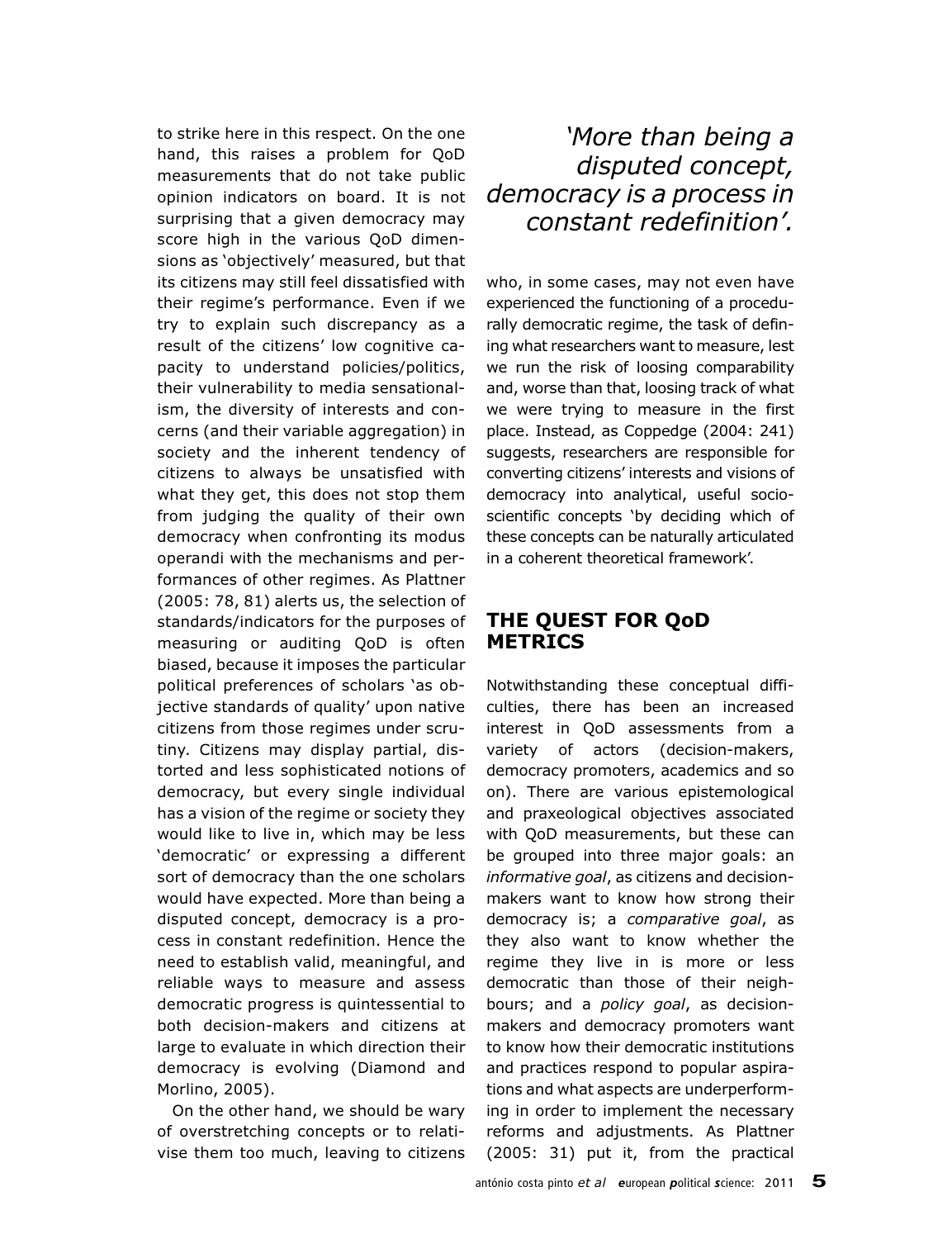standpoint, the exercise of assessing the state, performance or QoD is 'a useful innovation that can aid citizens evaluating their own democracies'.

Some of the early studies on QoD (Diamond and Morlino, 2005) discussed various procedural and substantive dimensions of democratic governance – the rule of law, accountability, inequality, and responsiveness – but failed to provide a general framework for measuring QoD. The initial concern about QoD was fundamentally a response to the citizens' lack of knowledge, interest and participation in politics (Geissel, 2008: 366).

The first and most influential general approach to measuring QoD was developed by David Beetham. Starting from a set of substantive dimensions, Beetham (2005: 42) proposed a four-step theoretical framework to assess the quality of a country's democracy:

- . First, by *identifying* for empirical investigation and analysis, the relevant items that together comprise a 'good' democracy;
- Second, by comparing those items against international standards of best practice;
- . Third, by checking the items for typical subversions, combined with an appraisal of how their practice is perceived by citizens themselves; and
- . Fourth, by analysing how well the protective agencies guard against these typical subversions.

Beetham's Democratic Audit approach was developed further under the auspices of the International Institute for Democracy and Electoral Assistance (IDEA) in Stockholm. IDEA tested the framework in eight countries and updated its methodology and indicators to include other dimensions of analysis, which were not foreseen in the initial model. For instance, more attention was paid to institutions of federalism and to conflict between democratic values.

Further to these qualitative countrybased assessments, there has been the development of large N measurements aimed at general theorising and the explanation of observable regularities/ variations across different countries. These innovative approaches include the works of Vanhanen (1997), Altman and Pérez-Liñán (2002), Andreev (2005), Berg-Schlosser (2006), and Ringen (2007). In their hard and endless task of mapping and explaining QoD, these authors 'have adopted a number of strategies to measure democracy, including categorical measures (democracy versus non-democracy), scale measures (e.g., a rating on a 1 to 10 scale), objective measures (e.g., voter turnout and party share of the vote), hybrid measures of democratic practices, and perceptions of democracy based on mass public opinion surveys' (IDEA/Landman, 2008).

We will not be assessing the merits and demerits of each of these tentative measurements, since it is not the purpose of this introduction. Instead we will concentrate on the various theoretical and methodological developments and approaches discussed in this Symposium.

The Institute of Social Sciences of the University of Lisbon (ICS-UL) organised in 2010, a symposium on the theoretical, empirical and practical issues involved in assessing QoD, under the aegis of the Barometer of the Quality of Democracy, a project led by António Costa Pinto at ICS-UL. The contributions to this symposium share, in different degrees, a concern with the informative, comparative, and policy goals stated above, and all aim at critical reflection on the existing QoD exercises and present new theoretical, methodological and policy outreach solutions for the quest for QoD metrics.

In his contribution, Todd Landman takes a comprehensive approach to QoD assessment, combining conceptual, methodological and policy outreach pillars in the democracy assessment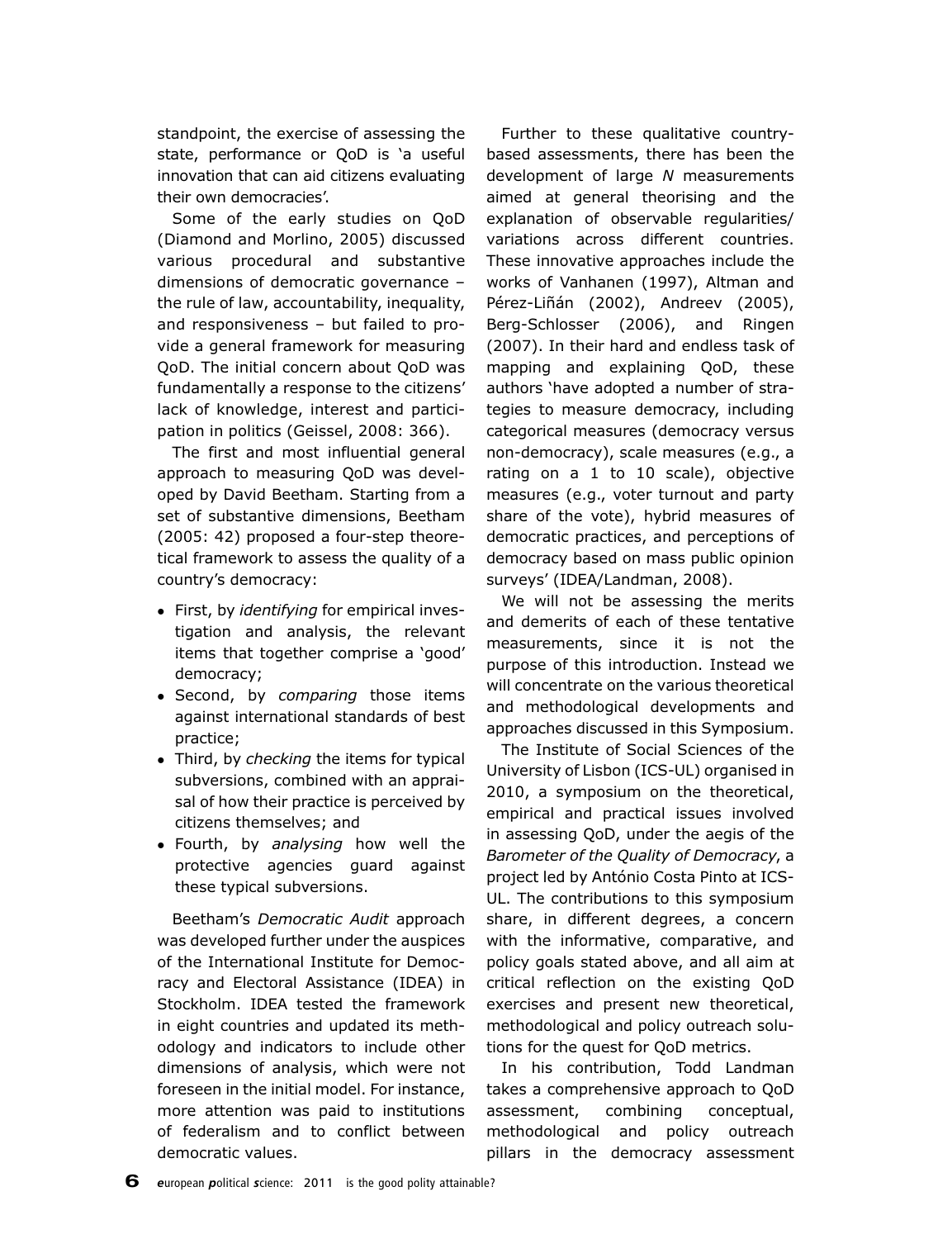framework. According to Landman, five main functions are thus served: (1) description, (2) classification, (3) hypothesis testing, (4) prediction and policy advice, and (5) advocacy and reform. He describes the main principles of this framework developed by International IDEA, and reflects on its application in over twenty-five countries. Placing citizens at the forefront of the democracy assessment, he argues that a QoD assessment framework should not be merely a measurement exercise, but should perform a policy outreach function by proving countries with a practical tool for initiating democratic reforms and consolidating democratic practices.

The contribution by Carolyn Logan and Robert Mattes addresses one of the crucial challenges we identified early on: the need to measure the 'lived experiences and subjective evaluations of ordinary citizens' in what concerns democracy and to integrate them in any assessment of QoD. Starting from Diamond and Morlino's (2005) three-faceted definition of quality (procedure, content, and result), they investigate the degree to which public evaluations can be deployed to measure not only the ' responsiveness' dimension (i.e., quality of the result), but also the 'procedural' and 'substantive' ones. Using Afrobarometer data, Logan and Mattes find that ordinary Africans provide meaningful evaluations of the overall supply QoD and also distinguish between various dimensions of democratic performance in ways that largely replicate the Diamond and Morlino framework. Although holding that objective data and expert evaluations need to play a central role in QoD assessment, they show that the discrepancies between them, and the subjective judgments made by citizens, are crucial and intriguing objects of study in and of themselves.

Like Logan and Mattes, Bráulio Gomez and Irene Palacios build their QoD assessment on Diamond and Morlino's approach. And also like Logan and Mattes, they place citizens and their views about QoD at the centre of their research, developing an empirical application of Diamond and Morlino's normative framework and applying it to an evaluation of the quality of a national democracy, concretely, Spain. The importance of their exercise resides in the development of an original survey specifically designed for this purpose, which assesses the performance of Spanish democracy, as subjectively perceived by citizens, according to eight dimensions: rule of law, electoral accountability, inter-institutional accountability, participation, competition, liberty, equality and sensitivity (or responsiveness). Their results clearly show that citizens have a multi-dimensional view of the quality of their democracy, and that generic measures of evaluation of democracy's performance are likely to miss out on crucial distinctions that both citizens and experts are able to make.

Finally, the contributions of Heiko Giebler, as well as of Marc Bühlmann, Wolfgang Merkel, Lisa Müller, and Bernhard Weßels are chiefly concerned with the daunting methodological and methodical challenges of measuring democracy and its quality, namely its conceptualisation, measurement, and aggregation. They argue that a substantive theoretical perspective is a necessary, but not sufficient, condition for improving QoD exercises, which should be accompanied by an equally welldeveloped effort in measurement. Giebler discusses a number of problems in existing measures, including the Freedom House civil liberties and political rights assessments and the Bertelsmann Transformation Index, namely related to the absence of transparent reliability tests, small number of expert judgements involved, scaling and standardisation issues, and aggregation rules. Overall, he shows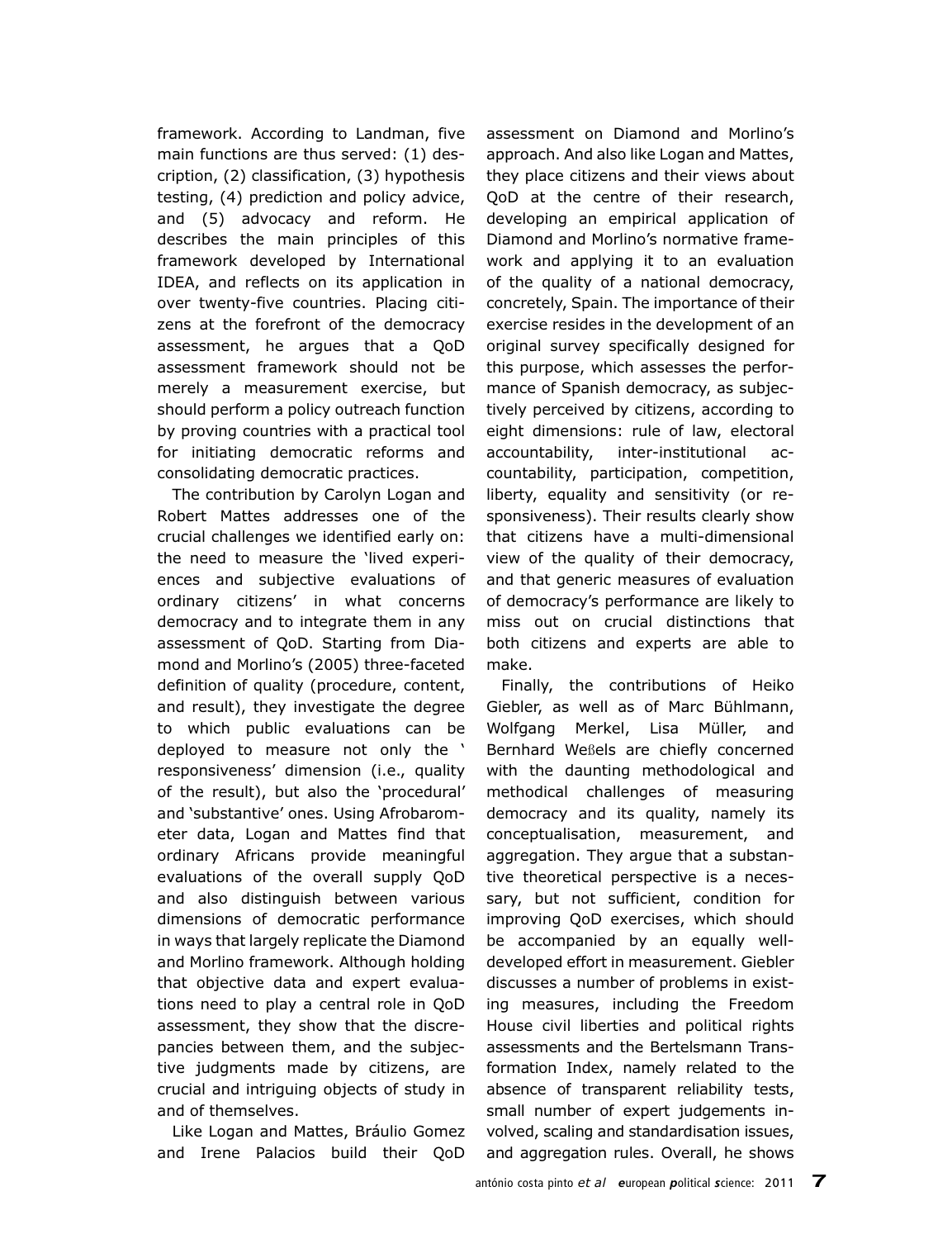that there is much potential for the improvement of existing QoD measures in terms of reliability and validity. By recognising the shortcomings and their effects, researchers will be able to increase the quality of any analysis using even imperfect measures. Bühlmann et al present the methodology of the Democracy Barometer (DB) developed by the Centre for Democracy Aarau (ZDA) in Switzerland, examine its descriptive purposes and demonstrate the potential of this new instrument for overcoming the conceptual and methodological shortcomings of previously existing QoD indices.

Particularly crucial is DB's ability to capture variation within established democracies, something that many current objective indicators fall short of accomplishing. This is demonstrated by an application of the methodology and measurement strategy to three illustrative cases, Finland, Italy, and the United States.

### Acknowledgements

A special word of gratitude goes out to Professor Alfred Tovias for his invaluable help in providing the information for this article

#### **Notes**

1 'At mid-century, there were 22 democracies accounting for 31 per cent of the world's population and a further 21 states with restricted democratic practices, for 11.9 per cent of the globe's population. By the close of our century liberal and electoral democracies clearly predominate, and have expanded significantly in the Third Wave, which has brought democracy to much of the post-Communist world and to Latin America and parts of Asia and Africa. Electoral democracies now represent 119 of the 192 existing countries and constitute 58.2 per cent of the world's population. At the same time liberal democracies – i.e. countries Freedom House regards as free and respectful of basic human rights and the rule of law – are 85 in number and represent 38 per cent of the global population' (Freedom House Democracy's Century Report, 1999. Available online: http://www.freedomhouse.org/reports/century.pdf).

#### References

- Altman, D. and Pérez-Liñán, A. (2002) 'Assessing the quality of democracy: Freedom, competitiveness, and participation in eighteen Latin American countries', Democratization 8(2): 85–100.
- Andreev, S.A. (2005) Conceptual Definitions and Measurement Indicators of the Quality of Democracy: An Overview. EUI Working Papers/RSCAS 2005/05, ISSN 1028-3625.
- Beetham, D. (ed.) (1994) Defining and Measuring Democracy, Vol. 36, SAGE Modern Politics Series London: SAGE.
- Beetham, D. (2005) 'Freedom as the Foundation', in L. Diamond and L. Morlino (eds.) Assessing the Quality of Democracy, Baltimore: The John Hopkins University Press, pp. 32–46.
- Berg-Schlosser, D. (2006) 'The Quality of Democracies in Europe as Measured by Current Indicators of Democratization and Good Governance', in D. Hutcheson and E. Korosteleva (eds.) The Quality of Democracy in Post-Communist Europe, London/NY: Routledge, pp. 28–55.

Bobbio, N. (1988) O Futuro da Democracia, Lisboa: Publicações Dom Quixote.

- Camp, R.A. (ed.) (2001) Citizen Views of Democracy in Latin America, Pittsburgh: University of Pittsburgh Press.
- Coppedge, M. (2004) 'Quality of Democracy and Its Measurement', in G. O'Donnell, J.V. Cullell and O.M. Iazzetta (eds.) The Quality of Democracy: Theory and Applications, Notre Dame: University of Notre Dame Press, pp. 239–248.

Dahl, R. (1989) Democracy and its Critics, New Haven: Yale University Press.

- Dalton, R.J., Shin, D.C. and Jou, W. (2007) 'Understanding democracy: Data from unlikely places', Journal of Democracy 18(4): 142–156.
- Diamond, L. and Morlino, L. (eds.) (2005) Assessing the Quality of Democracy, Baltimore: The John Hopkins University Press.